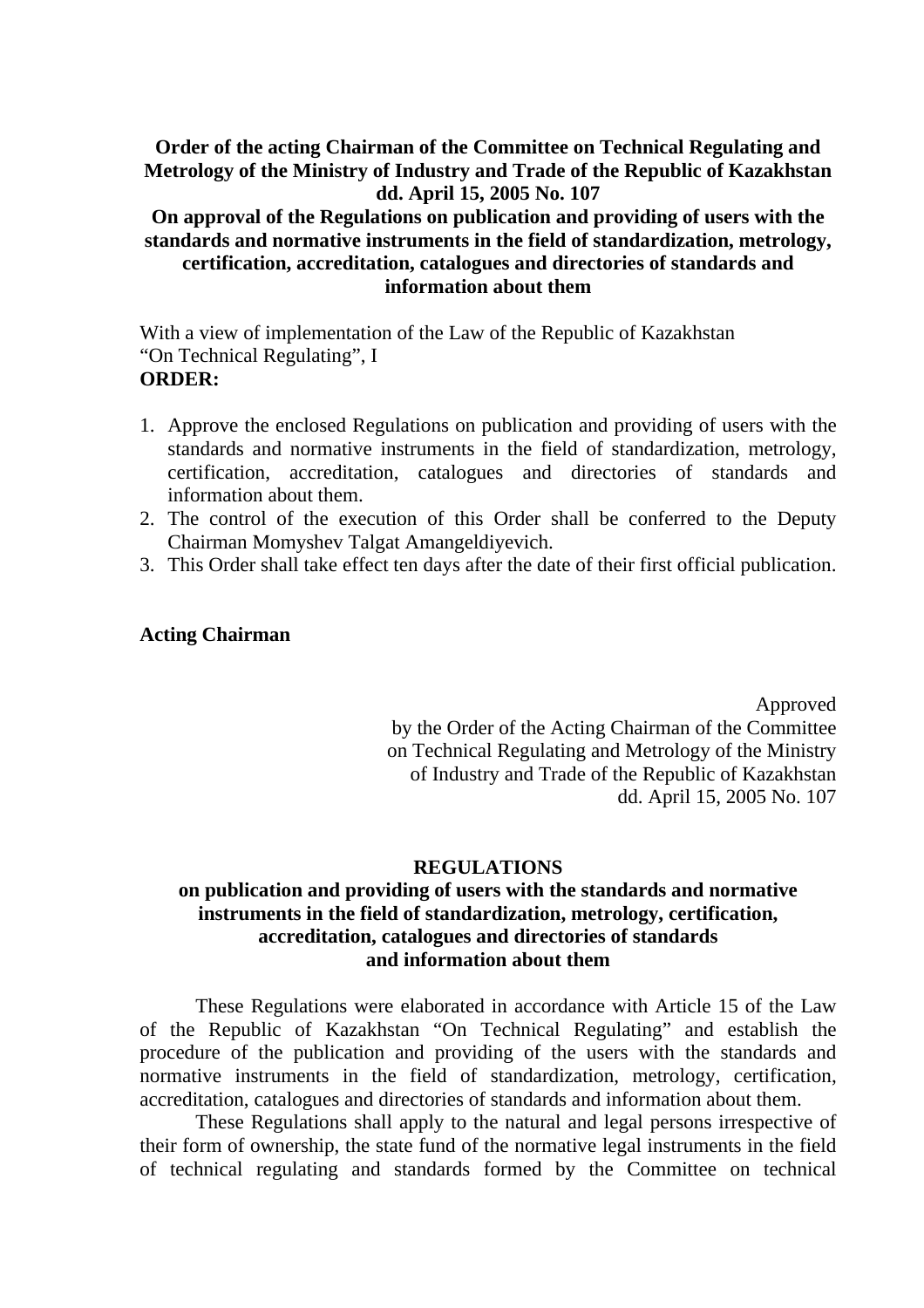regulating and metrology of the Ministry of Industry and Trade of the Republic of Kazakhstan (further – the authorized agency) and the state authorities within the limits of their competence and to the funds of the state authorities.

#### **1. General provisions**

1. The state fund of the normative legal instruments in the field of technical regulating and standards shall be formed by the authorized agency and the state authorities within the limits of their competence.

2. The information about the adoption of each standard and other normative instrument on standardization and one copy of them shall be submitted by the person who elaborated the document to the authorized agency for the purpose of formation of the unified inquiry – bibliography data base.

### **2. General rules of publication of standards and normative documents on standardization, metrology, certification, accreditation, catalogues and directories of standards and information about them**

3.The authorized agency shall carry out publication including electronic version: publication and providing of users with the standards and normative instruments in the field of standardization, metrology, certification, accreditation (further – the normative instruments). catalogues and directories of standards and information about them in the information directories of the state standards of the Republic of Kazakhstan and the efficient placement of the information on the website of the authorized agency.

4. The publication of the printed products shall be performed within the following terms:

1) of the standards and the normative documents, and catalogues – within three month after receiving of the Dossiers of the standards pursuant to the state standard of the Republic of Kazakhstan ST RK 1.22-2001 "Dossier of the standard. Procedure of its formation, alteration, storage, up-dating, transfer to the archives and destruction";

2) of the alteration of the standards and other normative documents and catalogues – within one month after receiving of the text of alterations approved by the authorized agency.

5. At publication of the standards and normative instruments they shall be made up in accordance with the state standard of the Republic of Kazakhstan ST RK 1.5-2004 "State system of standardization of the Republic of Kazakhstan. The general requirements to the construction, statement, execution and content of the standards".

6. After coming into force of the state standards of the Republic of Kazakhstan, the interstate standards and alterations thereto within the territory of the Republic of Kazakhstan, the authorized agency shall carry out the official publication of the information about coming into force and publication of the interstate standards and alterations thereto within the period of maximum one month in the monthly information directories of standards.